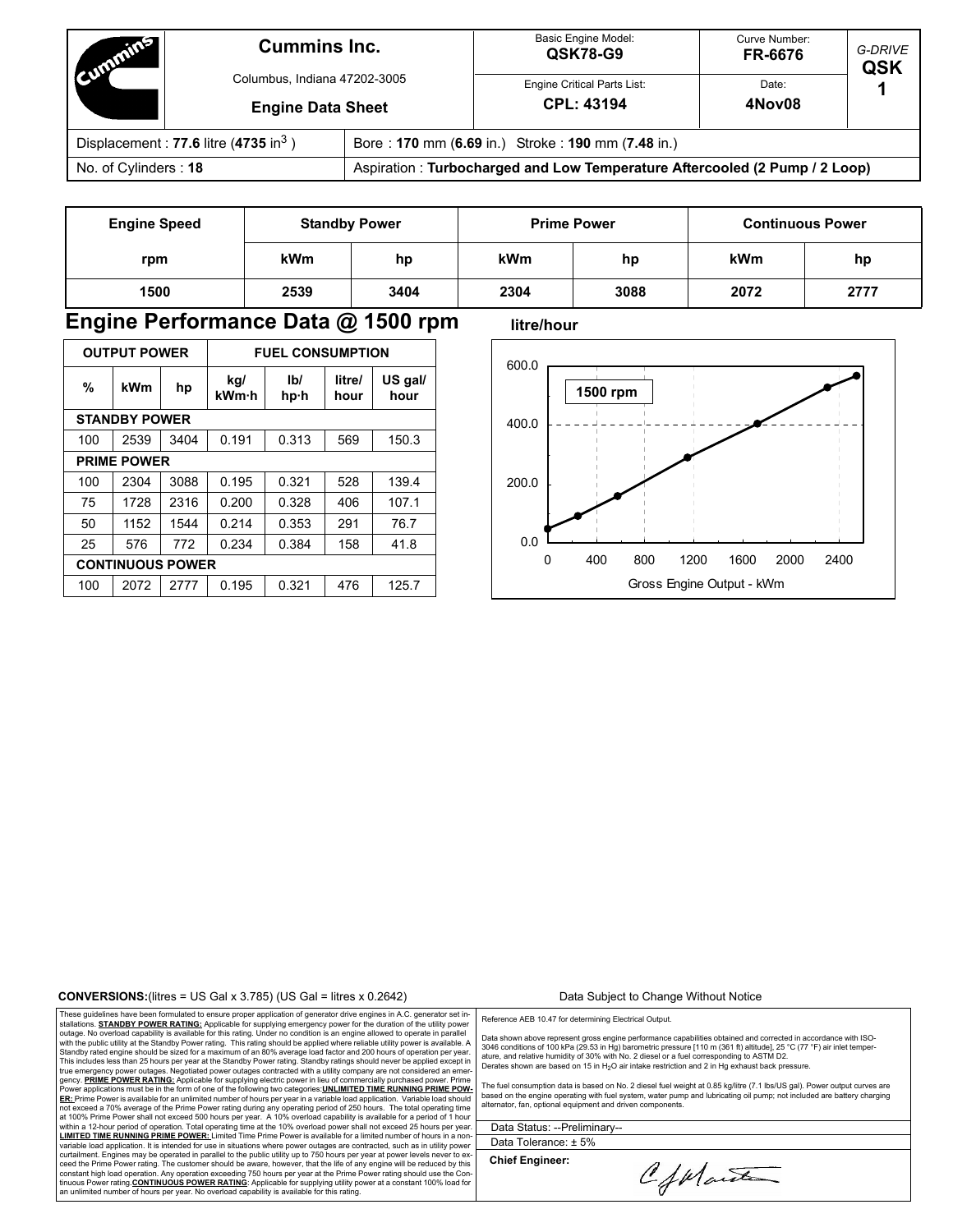# **1500 rpm Derate Curves QSK78-G9**



### **Operation At Elevated Temperature And Altitude:**

For **Standby Operation** above these conditions, derate by an additional 5% per 300 m (1000 ft), and 16% per 10<sup>o</sup> C (18<sup>o</sup> F).<br>For **Prime Operation** above these conditions, derate by an additional 6% per 300 m (1000 ft),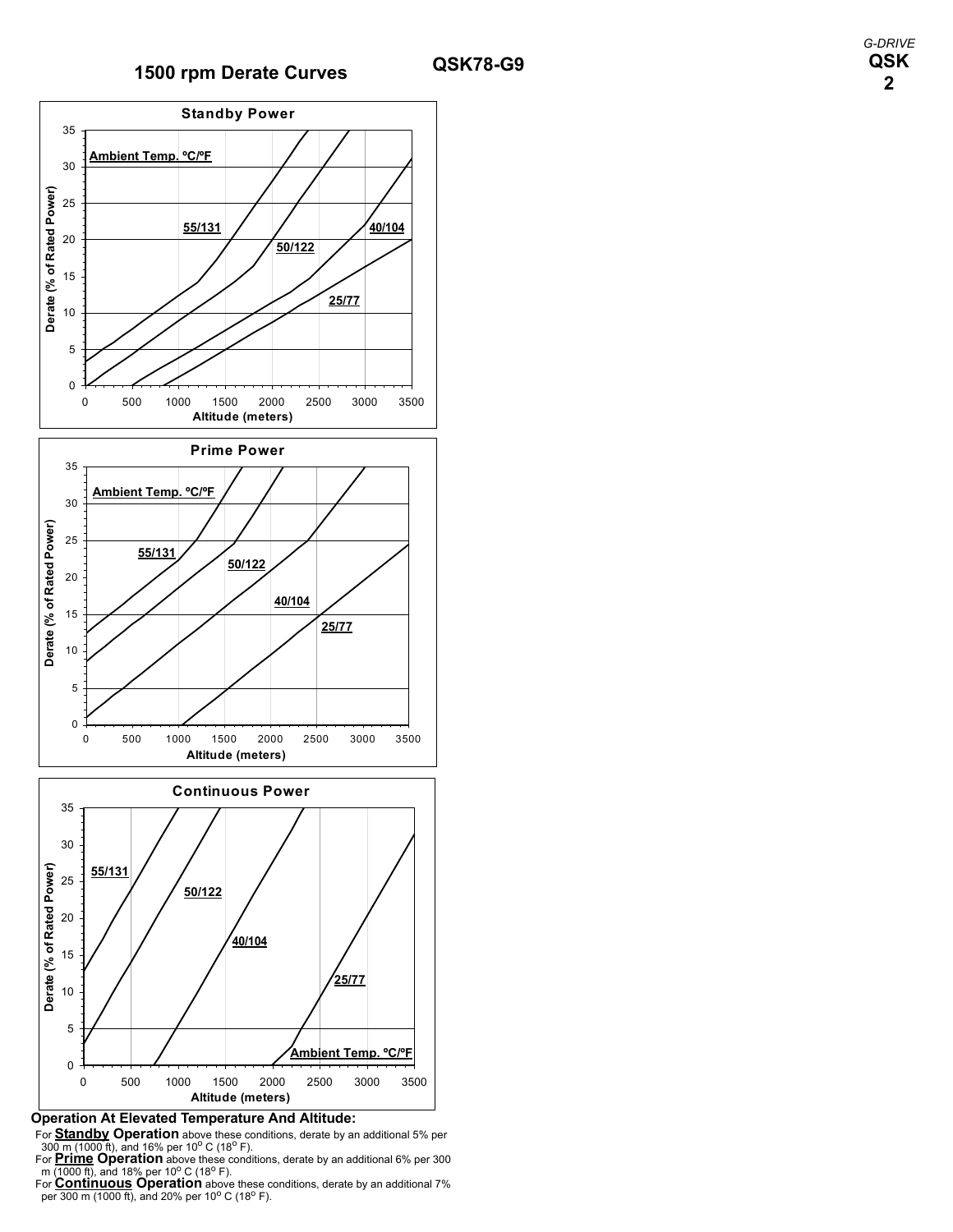# **Cummins Inc. 3**

## **ENGINE MODEL : QSK78-G9 CONFIGURATION NUMBER : D773002GX03**

**Engine Data Sheet**<br>**DATA SHEET :** DS-6676<br>**DATE :** 4Nov08 **PERFORMANCE CURVE :** FR-6676

**INSTALLATION DIAGRAM CPL NUMBER** 

• Fan to Flywheel: 4953857 • Engine Critical Parts List: 43194

## **GENERAL ENGINE DATA**

|                                                                                               | 4-Cycle; 60° Vee; 18-Cylinder Diesel<br>Turbocharged and Low Temperature |             |  |  |
|-----------------------------------------------------------------------------------------------|--------------------------------------------------------------------------|-------------|--|--|
|                                                                                               | Aftercooled (2 Pump / 2 Loop)                                            |             |  |  |
|                                                                                               | $6.69 \times 7.48$ (170 x 190)                                           |             |  |  |
|                                                                                               | 4735 (77.6)                                                              |             |  |  |
|                                                                                               | 15.5:1                                                                   |             |  |  |
| Dry Weight (Approximate),                                                                     |                                                                          |             |  |  |
|                                                                                               | 20327                                                                    | (9220)      |  |  |
| Wet Weight (Approximate),                                                                     |                                                                          |             |  |  |
|                                                                                               | 21627                                                                    | (9810)      |  |  |
| Moment of Inertia of Rotating Components                                                      |                                                                          |             |  |  |
|                                                                                               | 775.5                                                                    | (32.7)      |  |  |
|                                                                                               | 48.3                                                                     | (1227)      |  |  |
|                                                                                               | 12.0                                                                     | (304)       |  |  |
|                                                                                               | TBD                                                                      | (TBD)       |  |  |
| <b>ENGINE MOUNTING</b>                                                                        |                                                                          |             |  |  |
|                                                                                               | 7634                                                                     | (10350)     |  |  |
| <b>EXHAUST SYSTEM</b>                                                                         |                                                                          |             |  |  |
|                                                                                               | $\overline{2}$                                                           | (6.8)       |  |  |
| <b>AIR INDUCTION SYSTEM</b>                                                                   |                                                                          |             |  |  |
| Maximum Intake Air Restriction                                                                |                                                                          |             |  |  |
|                                                                                               | 25                                                                       | (6.2)       |  |  |
|                                                                                               | 15                                                                       | (3.7)       |  |  |
|                                                                                               |                                                                          |             |  |  |
| <b>COOLING SYSTEM (Separate Circuit Aftercooling Required)</b>                                |                                                                          |             |  |  |
|                                                                                               | 44                                                                       | (166.6)     |  |  |
|                                                                                               | 15                                                                       | (56.8)      |  |  |
| Minimum Pressure Cap (for Cooling Systems with less than 2m [6 ft.] Static Head)  - psi (kPa) | 11                                                                       | (76)        |  |  |
|                                                                                               | 60                                                                       | (18.3)      |  |  |
| <b>Jacket Water Circuit Requirements:</b>                                                     |                                                                          |             |  |  |
|                                                                                               | 7                                                                        | (48)        |  |  |
|                                                                                               | 220/212                                                                  | (104/100)   |  |  |
|                                                                                               | 180 - 200                                                                | $(82 - 93)$ |  |  |
| <b>Aftercooler Circuit Requirements:</b>                                                      |                                                                          |             |  |  |
|                                                                                               | 5                                                                        | (35)        |  |  |
|                                                                                               | 120                                                                      | (49)        |  |  |
|                                                                                               | 150                                                                      | (65)        |  |  |
|                                                                                               | 115 - 135                                                                | $(46 - 57)$ |  |  |
|                                                                                               |                                                                          |             |  |  |
| <b>LUBRICATION SYSTEM</b>                                                                     |                                                                          |             |  |  |

Oil Pressure @ Idle Speed.................................................................................................... — psi (kPa) 30 (207) @ Governed Speed ......................................................................................... — psi (kPa) 60 - 70 (414 - 483) Maximum Oil Temperature.......................................................................................................... — °F (°C) 250 (121) Oil Capacity with OP 6085 Oil Pan : Low - High.............................................................. — US gal (litre) 100 - 109 (378 - 413) Total System Capacity (Including Filter) ........................................................................... — US gal (litre) 123 (466)